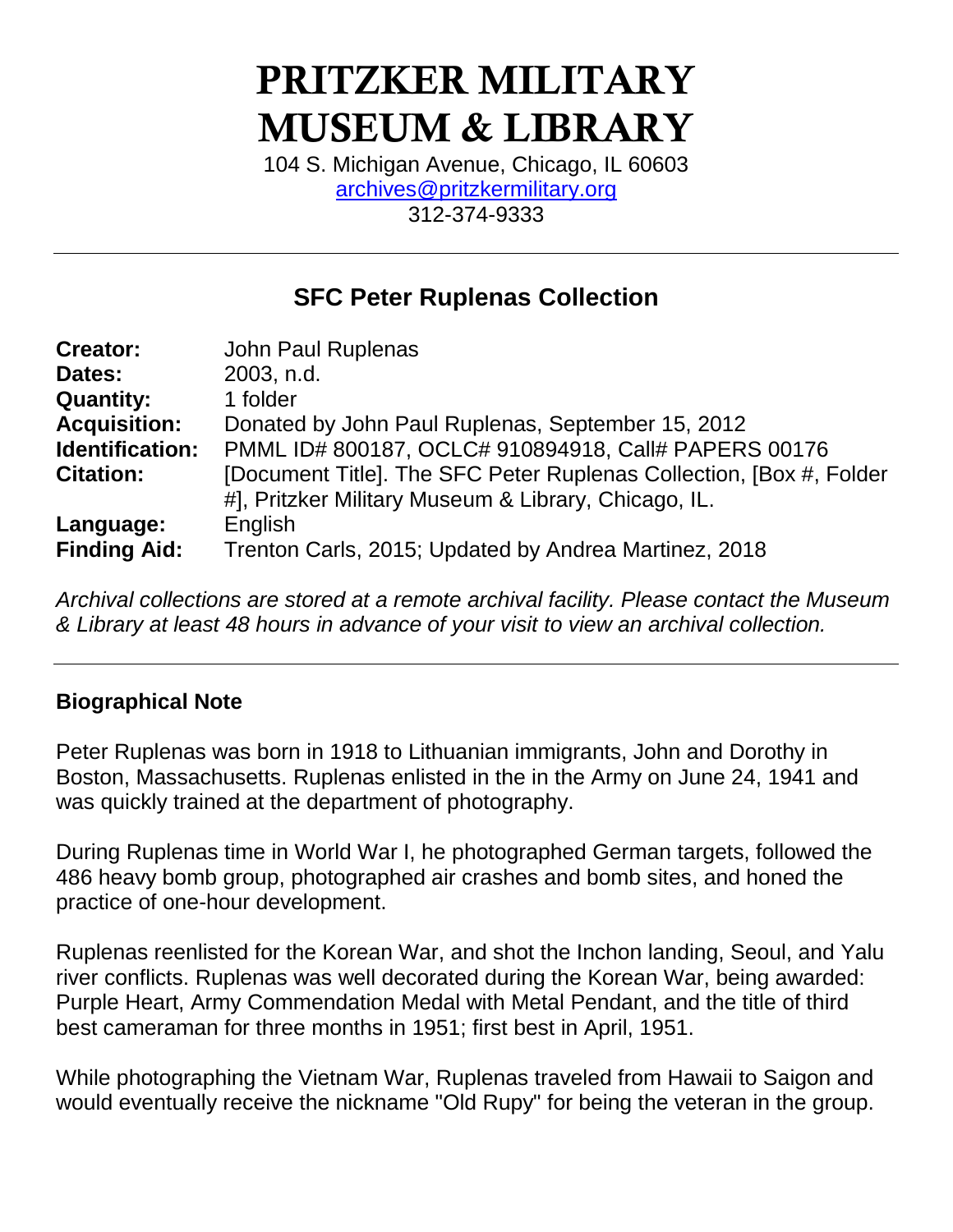Peter met his future wife, Hazel, on a blind date during his early days in the service, and they were wed seven weeks later. They were together until Hazel's death in 1986.

#### **Scope and Content of the Collection**

The SFC Peter Ruplenas Collection consists of newspaper clippings concerning SFC Peter "Rupy" Ruplenas and his time serving in the United States Army during World War II, The Korean War, and the Vietnam War. The articles also discuss his career as a photographer during the wars.

#### **Rights**

Copyrights held by John Paul Ruplenas were transferred to the Pritzker Military Museum & Library. All other rights are held by the author or publisher. Users assume responsibility for following copyright laws as established by US Code Title 17.

### **Key Subjects**

This collection is indexed under the following headings in the Library's online catalog. Researchers interested in materials about related topics, persons, or places should search the catalog using these subject headings.

#### **Subjects:**

Korean War, 1950-1953--United States. United States.--Army--Photographers Vietnamese Conflict, 1961-1975--United States. War photographers--United States World War, 1939-1945--Photography

### **Container List**

| <b>Newspaper Clippings</b>                                                  | 2003, n.d. |
|-----------------------------------------------------------------------------|------------|
| 800187001 "Lensman recalls battle memories" by Erienne Greene               | n.d.       |
| Newspaper photograph of the Vietnam Veterans featured<br>800187002 INCHUTCH | n.d.       |
| 800187003 Peter Ruplenas biography from Staff Reports                       | n.d.       |